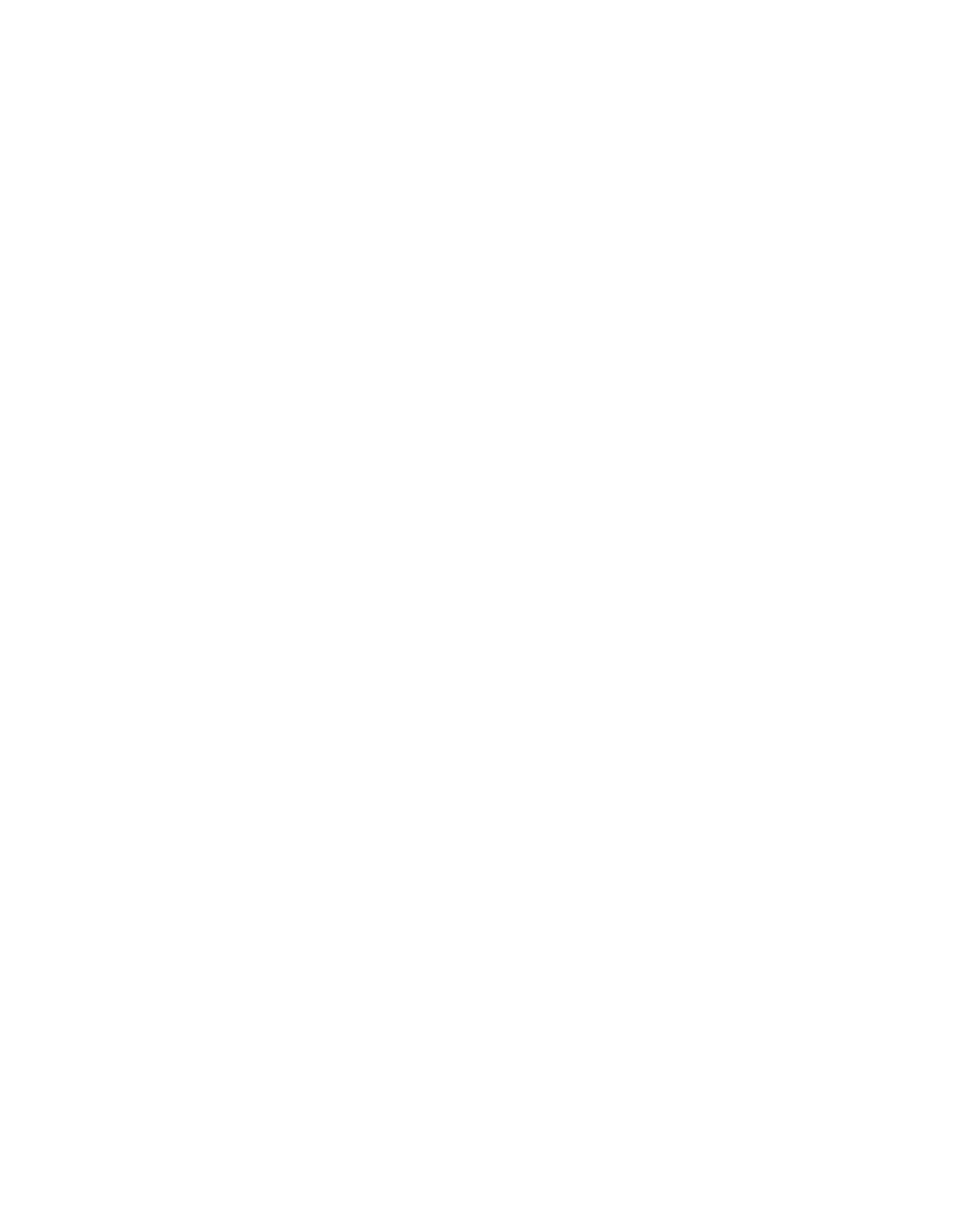# **TABLE OF CONTENTS**

| Design of the Independent Study Course Work 9               |
|-------------------------------------------------------------|
|                                                             |
|                                                             |
|                                                             |
|                                                             |
|                                                             |
|                                                             |
|                                                             |
|                                                             |
|                                                             |
| How Can El Puente School Help You Graduate? 7               |
| Individual Learning Plan & Future Goal Setting  8           |
|                                                             |
|                                                             |
| Master Agreement Forms in English & Spanish 20-24           |
|                                                             |
|                                                             |
| Mission Trails Regional Occupational Program17              |
|                                                             |
|                                                             |
|                                                             |
|                                                             |
|                                                             |
|                                                             |
|                                                             |
|                                                             |
| Student Expectations - Being on Time, Arrival/Departure  13 |
|                                                             |
|                                                             |
|                                                             |
|                                                             |
|                                                             |
|                                                             |
|                                                             |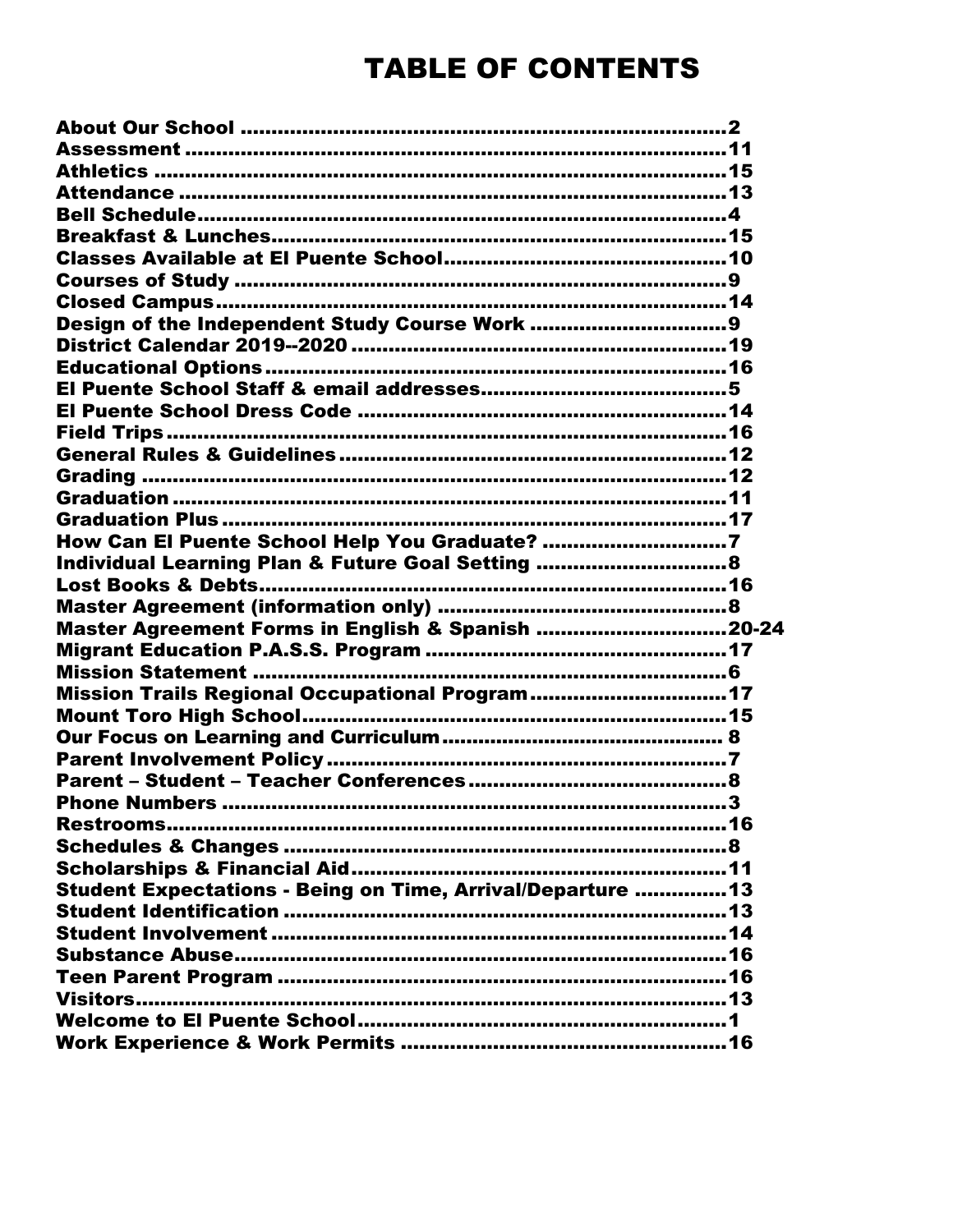

# WELCOME TO EL PUENTE SCHOOL

Dear El Puente Students and Parents,

Welcome to El Puente School! We are very pleased to have you as part of our learning community. El Puente School is a progressive school. Our staff is dedicated to helping and guiding our students to achieve their educational goals and to prepare them for the world of work and/or college. We are a small  $8<sup>th</sup>$ -12<sup>th</sup> grade school with over 400 students. The small size allows us to work closely and more personally with our students.

Students will attend El Puente School five days a week, at least two 70 minute blocks per subject, as well as working independently 3-4 hours each day. In addition, we will have an increased focus on preparing our students for life after high school. Teachers and the support staff have spent much time preparing for the eighth year of El Puente School.

We will continue to focus on three key concepts at El Puente School: *Academics, Attendance and Work Completion.* We expect that our students will work diligently, earn credits and attend regularly. With parents/community, students and the school working together, our students will be successful. We do have high expectations because we want each one of our students to be successful.

El Puente School is a new beginning for many of our students and provides an opportunity to be successful in an alternative setting. Our goal is for students to earn their high school diploma or High School Equivalency Test (HiSET), improve their academic standing, gain useful social skills, and give them opportunities to continue their education beyond high school and be prepared for the world of work.

We will do this together! Yes, it can be done!

Sincerely,

Jonathan Green Principal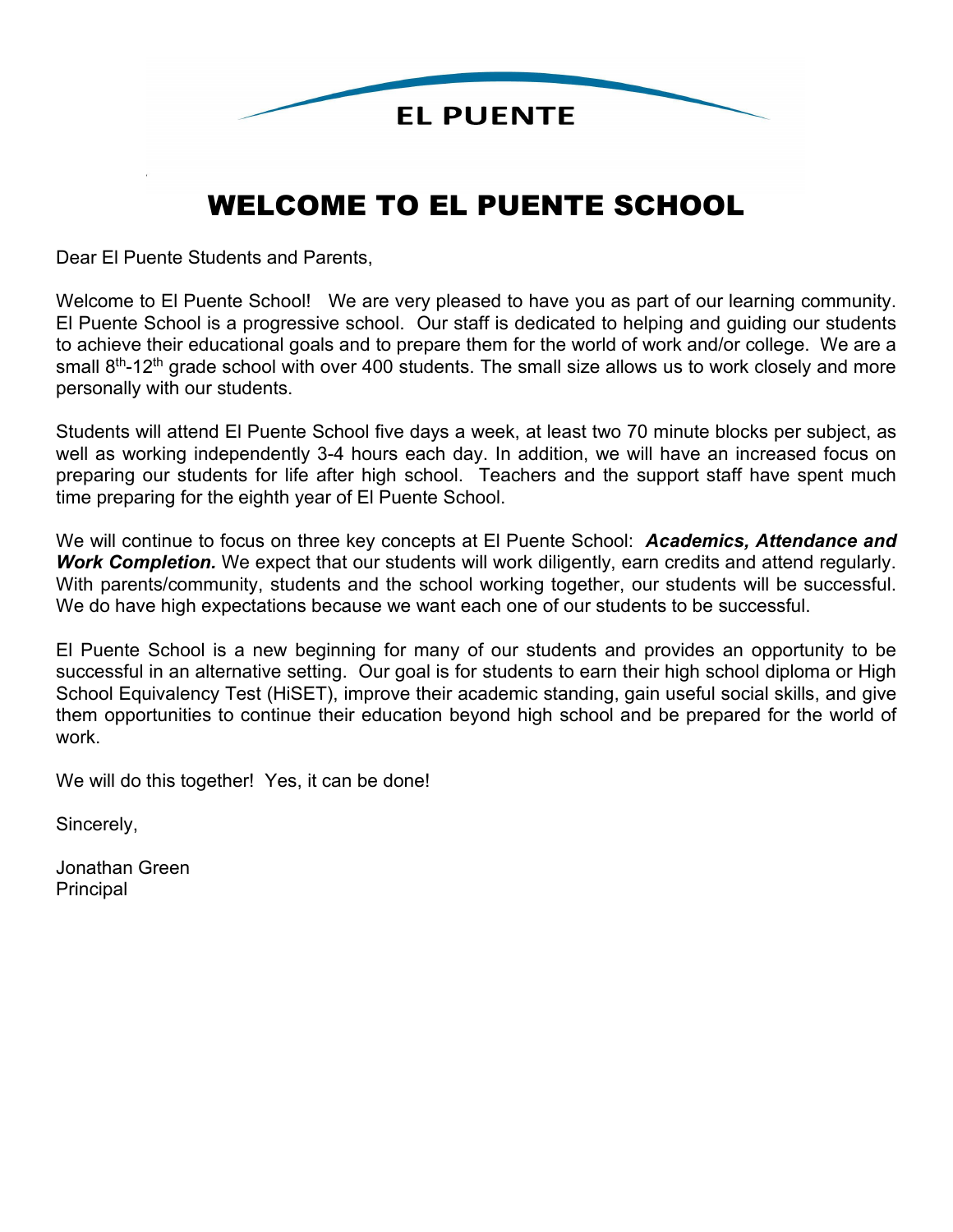# **ABOUT OUR SCHOOL**

Our alternative school of choice petition was the result of a collaborative effort among various



parents, teachers, and community members in Salinas.

The purpose was to create a school that promotes academic success with a mastery of the "basics".

We have worked hard to create an environment conducive to meaningful intellectual stimulation via independent studies. Our learning program is built on the belief that all children CAN and innately desire to learn—including those students without a history of academic success.

We believe that all children do not learn in the same way and children are gifted in various ways, and those gifts need to be

encouraged. Reading assessment and targeted instruction are hallmarks of this school, raising the confidence level and academic output of traditionally labeled "low achievers," while challenging the gifted learner to further explore areas of interest. We believe that real learning takes place when active participants make personal connections to the skills and knowledge imparted in the classroom.

Having created El Puente School under this model, we know that our program is a vital and integral part of our community. Our goal is to be a model school, offering successful educational opportunities innovations to the students and parents that we serve. We seek to make education a community commitment.

# SCHOOL HOURS AND LOCATION

# MONDAY – FRIDAY

# 7:00 – 4:30 PM 20 Sherwood Place Salinas, CA 93906 (831) 796-6900 Fax (831) 796-7777 [www.salinas.k12.ca.us](http://www.salinas.k12.ca.us/)

Important phone numbers – Who You Can Contact for Help

# 796-6900

If You Want: Contact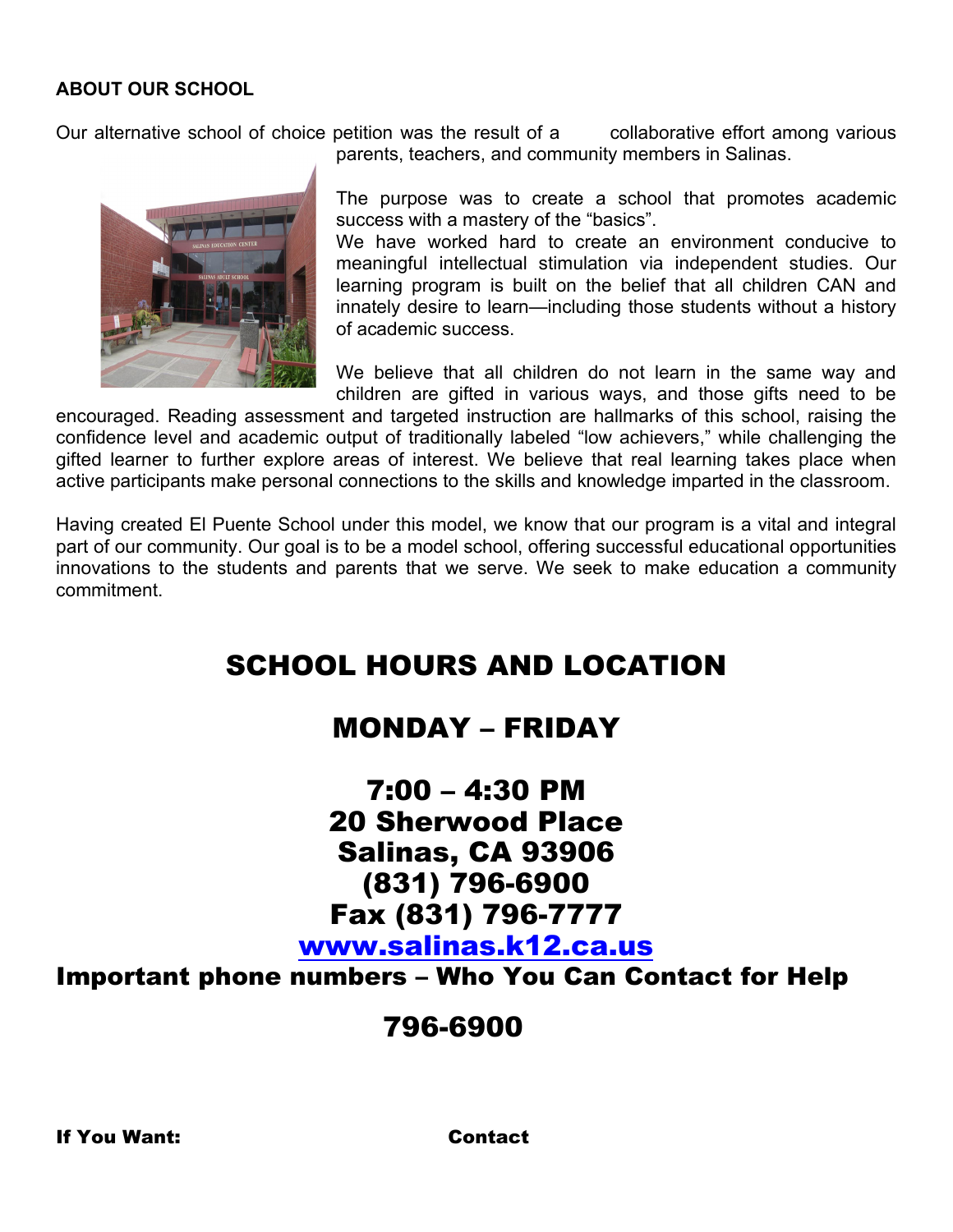| To clear an absence, extension 1358                                          | Attendance office/Lupe Osornio      |
|------------------------------------------------------------------------------|-------------------------------------|
| A schedule change, extension 1353                                            | Counselor/Karen Verduzco            |
| A transfer to another school, 1353                                           | Karen Verduzco                      |
| To check for a lost item(s) 1372 or 1373                                     | SEC Office - Welcome Center         |
| To suggest a school activity                                                 | any staff member                    |
| An ROP class, April Davis 1210                                               | <b>ROP Vocational Evaluator</b>     |
| To discuss a school problem, exten. 1356 Cheryl Darlington, Admin. Secretary |                                     |
| To discuss a personal problem                                                | Counselor, Teacher or staff         |
| To sign up for Work Experience credits                                       | Counselor or ROP Voc. Evaluator     |
| Textbooks, extension 1357                                                    | Cynthia Moraes-Godina               |
| Transcript, extension 1368                                                   | Registrar/Nelli Juarez              |
| Pay for lost textbooks, extension 1355                                       | Cheryl Darlington, Admin. Secretary |
| Replace Student ID, extension 1358                                           | Guadalupe (Lupe) Osornio            |
| Student Intervention, extension 1354                                         | Leandra Magdaleno                   |

If you need anything else just email the staff member, Email addresses are listed on page 5!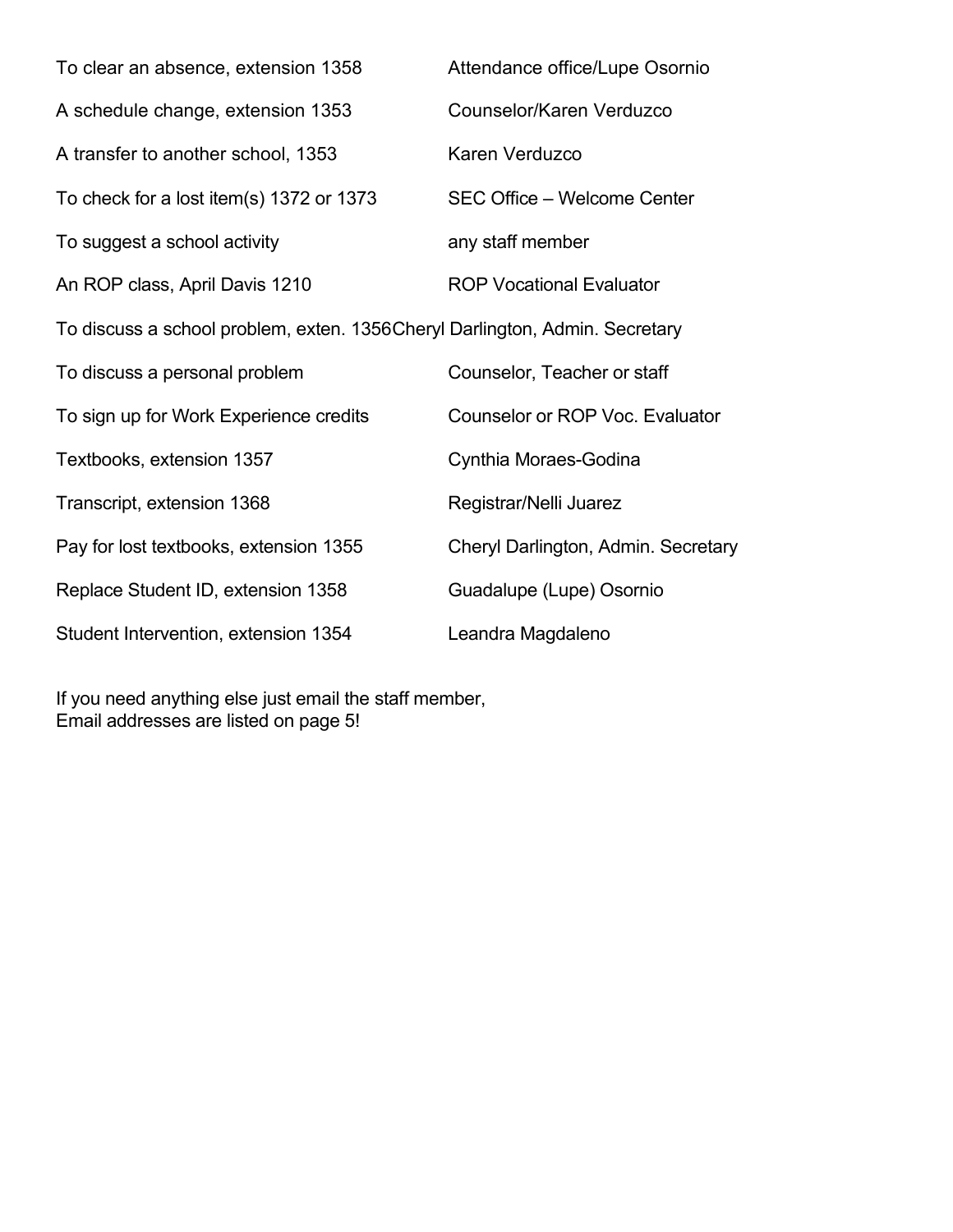

# **El Puente School Bell Schedule 2021-2022**

Period 0 7:20 - 8:30 am **Period 1** 8:30 – 9:40 am **Period 2** 9:43 – 10:53 am **Period 3** 10:56 – 12:06 pm Lunch 12:06 – 12:48 pm **Period 4** 12:51 – 2:01 pm Period 5 2:04 – 3:18 pm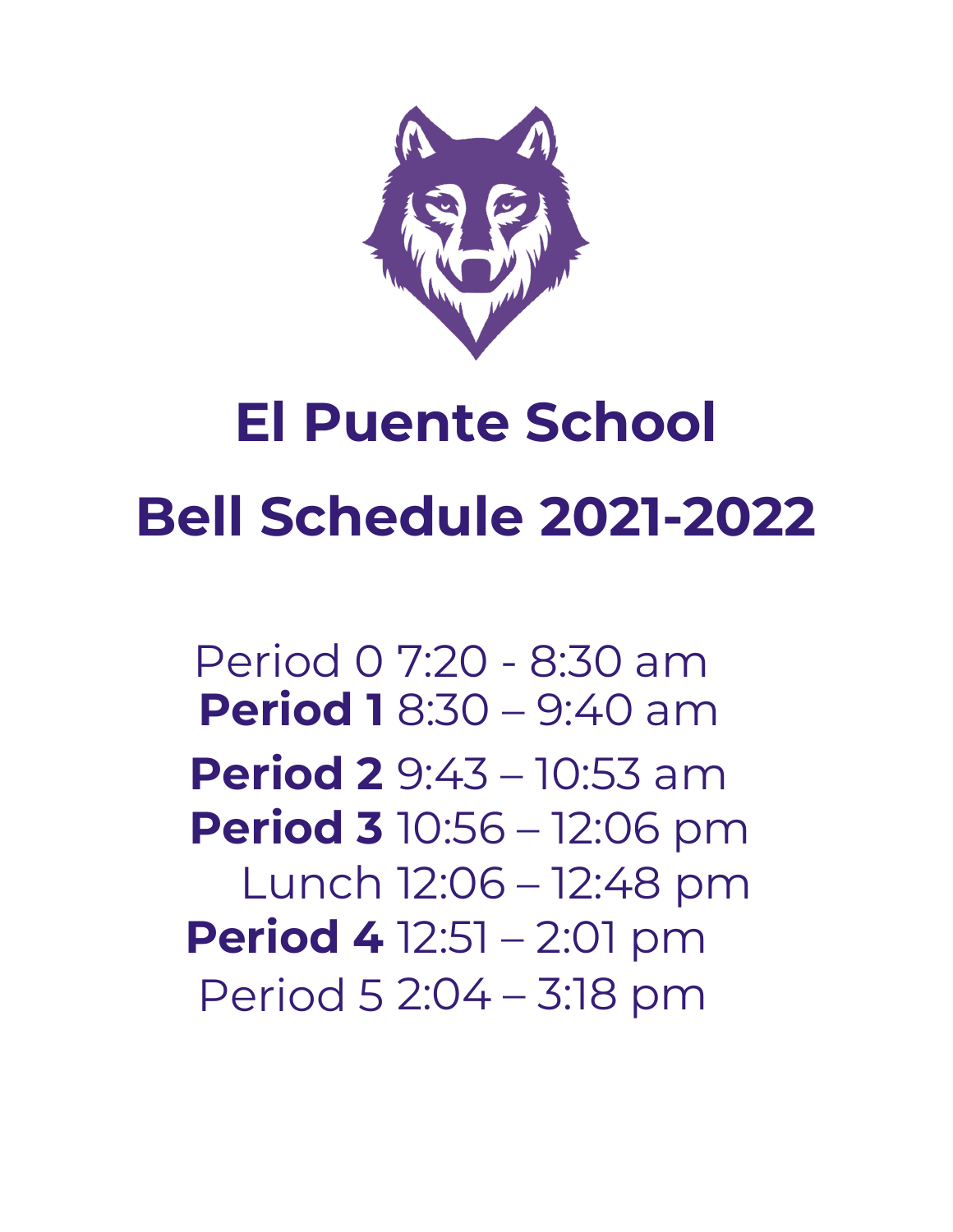# EL PUENTE SCHOOL STAFF

#### Jonathan Green **Principal**

Dennis Alioto [.dennis.alioto@salinasuhsd.org](mailto:dennis.alioto@salinasuhsd.org) Social Studies Teacher

Claudia Alejo [claudia.alejo@salinasuhsd.org](mailto:claudia.alejo@salinasuhsd.org) Para Educator I Rod Atchley **Rod Atchley** [rodney.atchley@salinasuhsd.org](mailto:rodney.atchley@salinasuhsd.org) Science Teacher Ben Acquino [benbenedic.aquino@salinasuhsd.org](mailto:benbenedic.aquino@salinasuhsd.org) District Nurse Denyse Bernal [denyse.bernal@salinasuhsd.org](mailto:denyse.bernal@salinasuhsd.org) Clerical - Textbooks Jenifer Carr **in the Stuart English Language Development** Jenifer.carter@salinasuhsd.org English Language Development Clovis Clinton [clovis.clinton@salinas.uhsd.org](mailto:clovis.clinton@salinas.uhsd.org) HiSET Teaches at AHS Paul Cooper [paul.cooper@salinasuhsd.org](mailto:paul.cooper@salinasuhsd.org) Cheryl Darlington <u>[cheryl.darlington@salinasuhsd.org](mailto:cheryl.darlington@salinasuhsd.org)</u> Administrative Secretary<br>David Doris david.doris@salinasuhsd.org Social Studies/HiSET Proctor David Doris [david.doris@salinasuhsd.org](mailto:david.doris@salinasuhsd.org)<br>Tina Forster tinaforster@salinasuhsd.org [tinaforster@salinasuhsd.org](mailto:tinaforster@salinasuhsd.org) Con-Line Teacher Heriberto Garcia [heriberto.garcia@salinasuhsd.org](mailto:heriberto.garcia@salinasuhsd.org) Campus Security Cecilia Gomez [cecilia.gomez@salinasuhsd.org](mailto:cecilia.gomez@salinasuhsd.org) Foreign Language Teacher David Gross [david.gross@salinasuhsd.org](mailto:david.gross@salinasuhsd.org) Rosa Maria Guerra *[rosamaria.guerra@salinasuhsd.org](mailto:rosamaria.guerra@salinasuhsd.org)* Child Care Giver I Veronica Guzman [veronica.guzman@salinasuhsd.org](mailto:veronica.guzman@salinasuhsd.org) Child Care Giver II<br>Nelli Juarez nelli iuarez@salinasuhsd.org Registrar nelli iuarez@salinasuhsd.org Registrar Lourdes Lepe [lourdes.lepe@salinasuhsd.org](mailto:lourdes.lepe@salinasuhsd.org) Child Care Giver I Leandra Magdaleno [leandra.magdaleno@salinasuhsd.org](mailto:leandra.magdaleno@salinasuhsd.org) litervention Specialist<br>Anthony Melendrez III anthony.melendreziii@gmail.com Campus Supervisor Anthony Melendrez III [anthony.melendreziii@gmail.com](mailto:anthony.melendreziii@gmail.com) Cynthia Moraes-Godina ... CynthiaMoraesGodina@salinasuhsd.org Clerical - Textbooks Robert Nichols [robert.nicholes@salinasuhsd.org](mailto:robert.nicholes@salinasuhsd.org) Custodian Marilu Ochoa Villicana [marilu.ochoavillicana@salinasuhsd.org](mailto:marilu.ochoavillicana@salinasuhsd.org) Child Care Giver I Guadalupe (Lupe) Osornio [guadalupe.osornio@salinasuhsd.org](mailto:guadalupe.osornio@salinasuhsd.org) Clerical - Attendance Xochitl Reyes <u>[xochitl.reyes@salinasuhsd.org](mailto:xochitl.reyes@salinasuhsd.org)</u> District Psychologist<br>Javier Rocha javier.rocha@salinasuhsd.org Custodia [javier.rocha@salinasuhsd.org](mailto:javier.rocha@salinasuhsd.org) Custodian Cynthia Santiago <u>[cynthia.santiago@salinasuhsd.org](mailto:cynthia.santiago@salinasuhsd.org)</u> Master Agreements/ADA<br>Sunil "Coach" Smith sunil.smith@salinasuhsd.org Resource Specialist Teac sunil smith @salinasuhsd.org **Communist Concernent Concernent** Resource Specialist Teacher Alex Urciuoli [alexander.urciuoli@salinas.org](mailto:alexander.urciuoli@salinas.org) HiSET Teaches at MTROP Karen Verduzco [karen.verduzdo@salinasuhsd.org](mailto:karen.verduzdo@salinasuhsd.org) Counselor Bill Wagener **William.wagener@salinasuhsd.org** HiSET Chuck White . charles.white  $\omega$  salinasuhsd.org English/8<sup>th</sup> Grade Class Mari Worman . [mari.worman@salinasuhsd.org](mailto:mari.worman@salinasuhsd.org) English/Art

**Community Resources**

Andrea Duran [andrea.duran@salinasuhsd.org](mailto:andrea.duran@salinasuhsd.org) Community Liaison



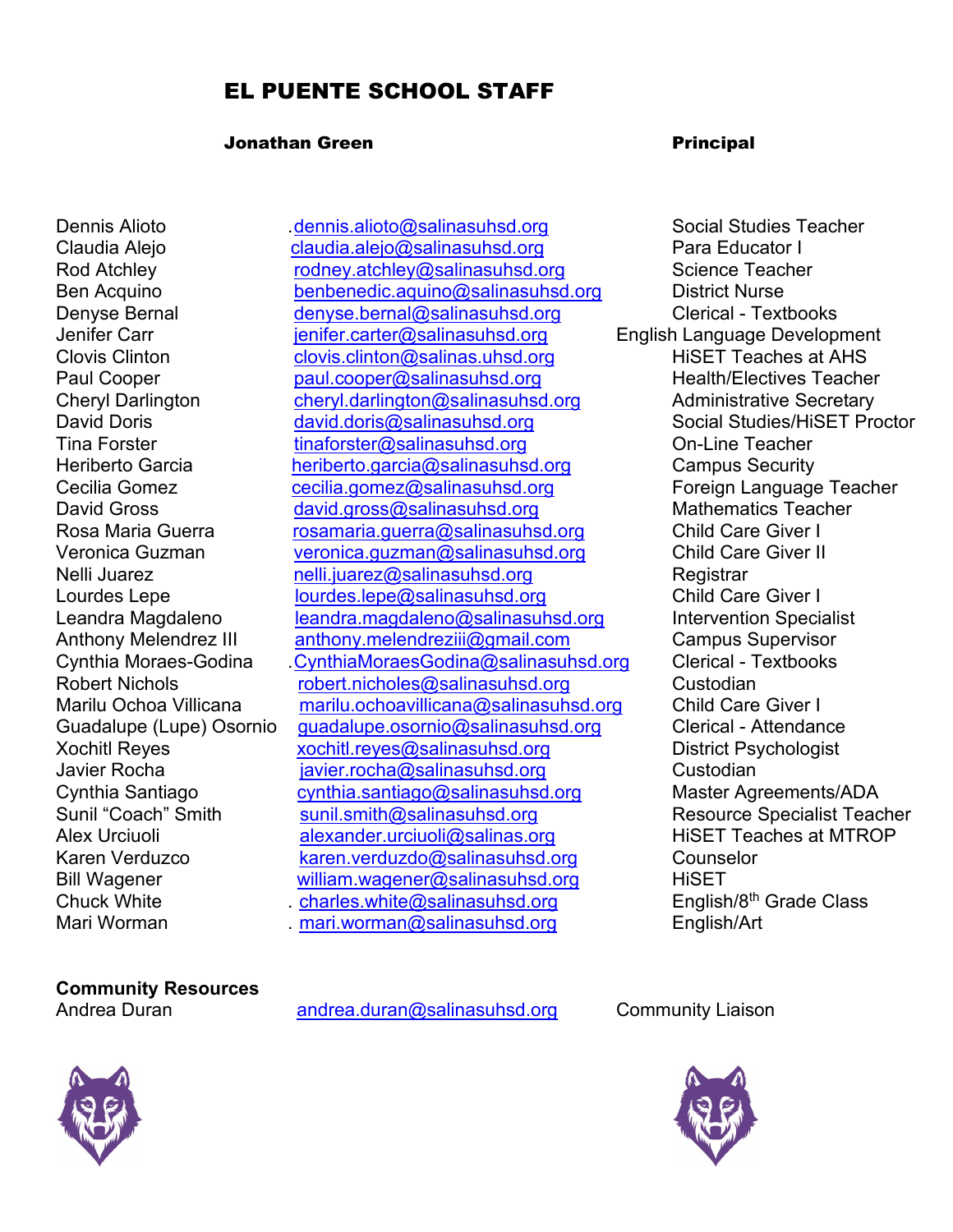# Mission Statement

The mission of El Puente School is to provide a self-paced independent studies program which meet students at their level in order to successfully complete High School requirements and be prepared for life after graduation.

## **Vision**

## **Our purpose is to offer an additional educational option with the freedom to implement innovative strategies to achieve individual student academic success. Our learning program is built on the belief that all children can learn, including those students without a history of academic success.**

# *E*xpected *S*tudent *L*earning *R*esults

EPS students will be:

- 1. Self-directed learners who
	- 1. set and achieve personal learning goals based upon a learning plan
	- 2. produce quality work
	- 3. choose career paths and educational goals which lead to productive lifestyles
- 2. Effective communicators who
	- 1. can demonstrate the use of academic language skills
	- 2. utilize technology and other media to enhance communication
	- 3. share information and responsibilities with others in order to attain common goals
	- 4. are active listeners
- 3. Organized learners who
	- 1. manage their time effectively
	- 2. are accountable for meeting timelines
	- 3. maintain a system of personal organization
- 4. Socially responsible citizens who
	- 1. demonstrate accountability for actions
	- 2. cultivate cooperative interpersonal relationships, regardless of personal and cultural differences
	- 3. identify and utilize resources to make rational decisions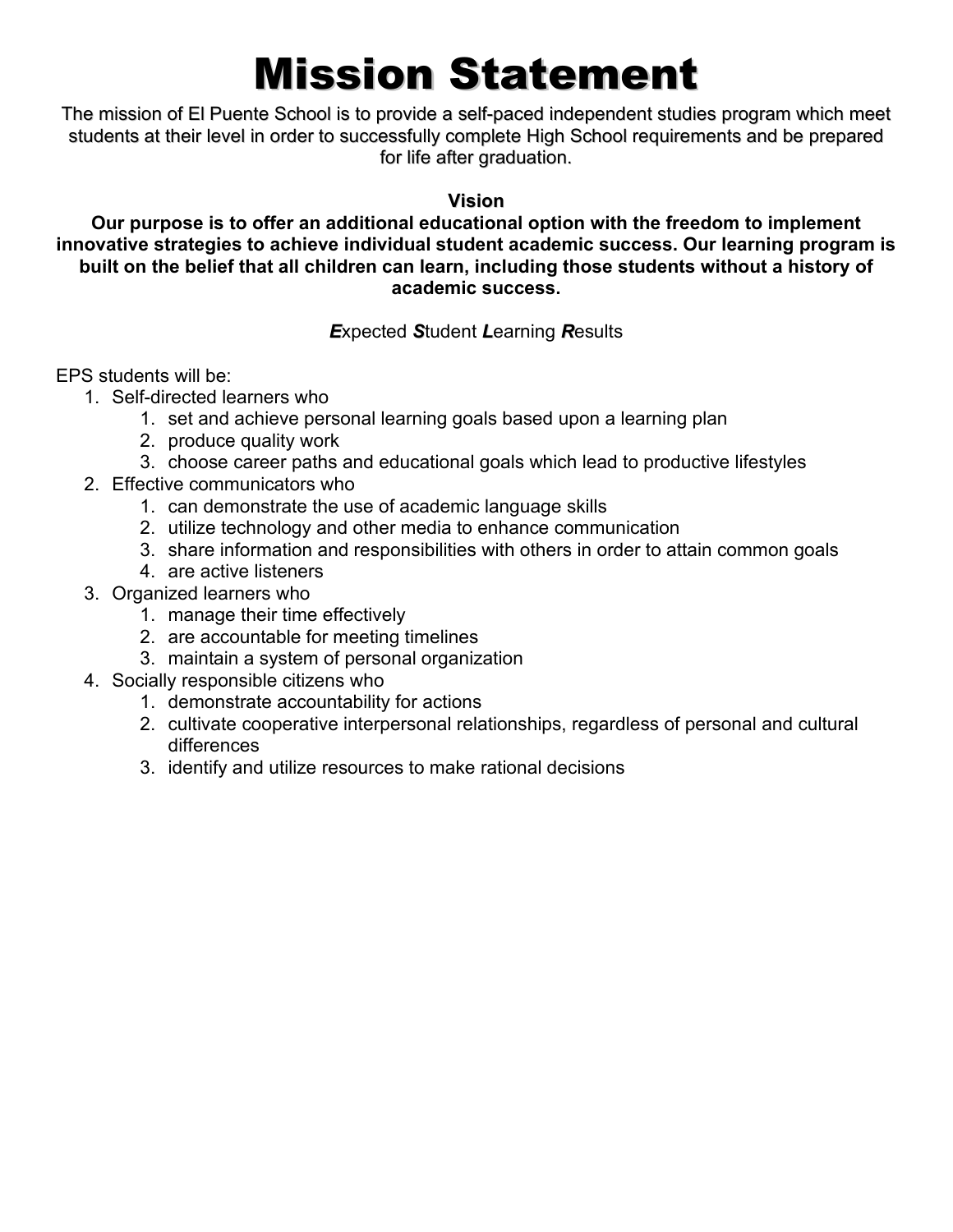# PARENT INVOLVEMENT POLICY

El Puente's Parent Involvement Policy seeks to provide the tools to support the parental role in student learning, both at home and at school. The school strives to design programs which build on the strengths of its population, seek opportunities to invite parent and community participation in school activities, and create partnerships between those involved in fostering student success. These partnerships create relationships that contribute to student achievement and that respond to the unique needs of continuation high school students and their families.

# 1. Parents as Advocates, Advisors, Decision Makers

• Parents are recruited to participate in school governance and advocacy committees such as the School Site Council, Title I Advisory Committee (ELAC), and CalSAFE Teen Parent Advisory Committee

# 2. School-Home Communication

- El Puente utilizes parent letters, district phone message system Blackboard, flyers, school website and student handbook to disseminate vital information to students and parents.
- Report cards are mailed home quarterly.
- Home visits related to student/family needs are made by school staff.

## 3. Meetings held throughout the year to assist families with issues related to student attendance and achievement.

- Parent/family orientations are held in English/Spanish on topics related to parent participation in their children's education at home and school.
- Annual Open House/Back-to-School Night where parents meet teachers and learn about opportunities to become more involved in their child's education.
- Parent/teacher conferences are regularly scheduled and occur as needed. During conferences the progress of the student, grade level expectations, and other concerns are discussed and explained.

# 4. Community Resources

• Specialized community personnel act as resources to parents, students, principals, and teachers.

# HOW CAN EL PUENTE SCHOOL HELP YOU GRADUATE?

- You earn a high school diploma or a high school equivalency when you meet the requirements for our school.
- We help you get caught up on credits so you can return to your home school if you so choose.
- We assist you with enrollment at Hartnell Junior College or Graduation Plus at the Salinas Education Center, as well as additional classes on our campus if you need to accelerate your credit progress.
- We enroll you in an ROP class of your choice through the ROP counselor on our campus, in order to help you learn a work skill or get career exposure.
- We offer you work experience credits if you have a job.
- We allow you to change schedules as needed to maximize your potential credit earning.
- We offer you infant care if you need it for your child while you continue your education.
- We help you develop a life plan with you for after graduation.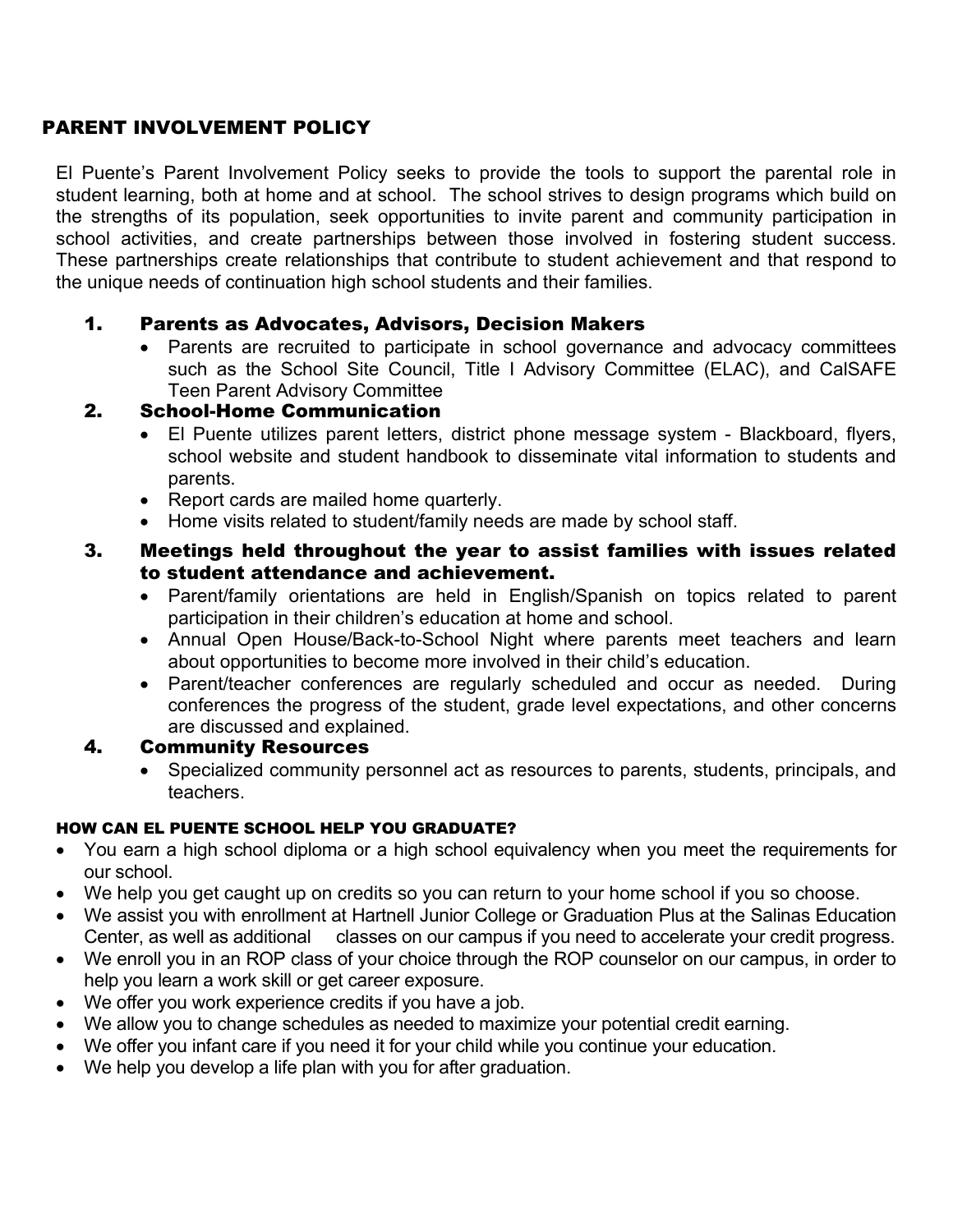#### **OUR FOCUS ON LEARNING AND CURRICULUM**

- El Puente School believes all students deserve a challenging, motivating and relevant education. Curriculum is focused upon essential standards and aligned to the California State Standards.
- El Puente School is focused on providing high quality and current textbooks and curriculum materials that are aligned to the California State and adopted by the Salinas Union High School **District.**
- Each teacher is expected to establish an environment that encourages and supports instructional consistency. Parents are encouraged to meet with teachers if they have specific questions about curriculum.

#### MASTER AGREEMENT

Upon enrollment at El Puente School, students and their parents are to attend an orientation. Then they will be directed to the registrar for the proper paperwork. The Master Agreement is the legal document that allows the district to offer you the option to study independently.

Students will be doing work in class, but students will also receive daily homework. At El Puente School any homework will be extended work that reinforces class instruction and allows students to earn more credits.

#### INDIVIDUAL LEARNING PLAN & FUTURE GOAL SETTING

The counselor will work with each student to develop an Individual Learning Plan which will be reviewed with parents. The plan will serve as a guide for students. Students are expected to follow the plan in order for them to meet their requirements to graduate on their targeted date. The plan is updated during the year. The plan also contains goals and objectives to be attained after graduation.

#### SCHEDULE CHANGES

Students are placed in a class after their transcript has been reviewed and the course(s) needed to complete are identified. Students are placed in class according to subject area. The expectation for the student is to earn 2 credits per week. The student is expected to attend no less than 70 minutes each day Monday- Friday and work at home 5-6 hours daily.

Once a student completes one course, a schedule change will be made. There are other reasons why a student's schedule should be changed. Some changes are made to take an elective class, R.O.P., or other special circumstances.

Class changes will only be made by the counselor. Some changes will require authorization by the Principal.

Students are expected to complete three classes each semester (30 credits). Students that need extra support to learn English will be required to take two classes.

#### PARENT-STUDENT-TEACHER CONFERENCES

One of the best ways that we can partner together is through Parent/Student/Teacher Conferences. These conferences are mandatory for students that are not progressing Students are expected to complete three classes each semester (30 credits). Students that need extra support to learn English will be required to take two classes.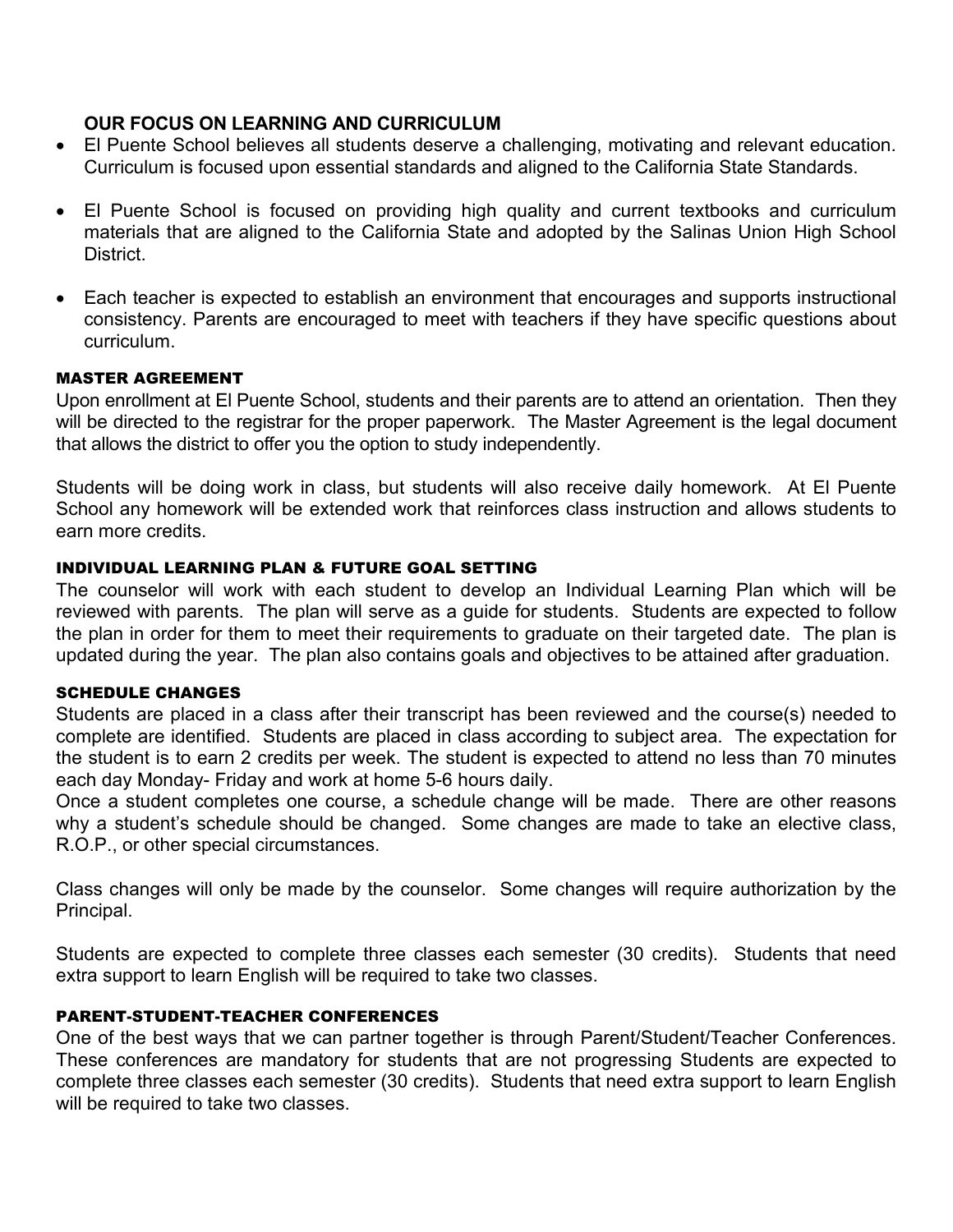#### DESIGN OF THE INDEPENDENT STUDY COURSE WORK

Independent study is not for all students at the middle school and high school level; independent study requires a high level of commitment, motivation, organizational skills, and self-direction not unlike the level required by college students. We view all of our programs as ―Personalized Learning

Students are enrolled in one subject at a time and are to attend five days per week.

All assigned work by each credentialed teacher is to be completed by the student in order for the work to be considered for credit. The credentialed teacher reviews all completed assigned work from the student and grades the assignments. From the completed work, samples are pulled to showcase student mastery of academics. An independent auditor will review these work samples annually. The credentialed teacher assigns a time value to the completed work, which is translated into average daily attendance (ADA) for the school.

El Puente School utilizes a block schedule of 70 minutes, resulting in, among other things, lower class size; focus on fewer courses at a time, and a positive culture of achievement on campus.

All students are required to attend daily until they complete the subject assigned. Once the class is completed, the teacher gives final grades and credits and sends student to counselor to get their next class.

For those students who need more support, they will be required to spend additional time in school attending an English development class.

Our middle school program is a self contained program. Classes run from 8:30 a.m. – 2:01 p.m. each day Monday through Friday. (See bell schedule for lunch break.)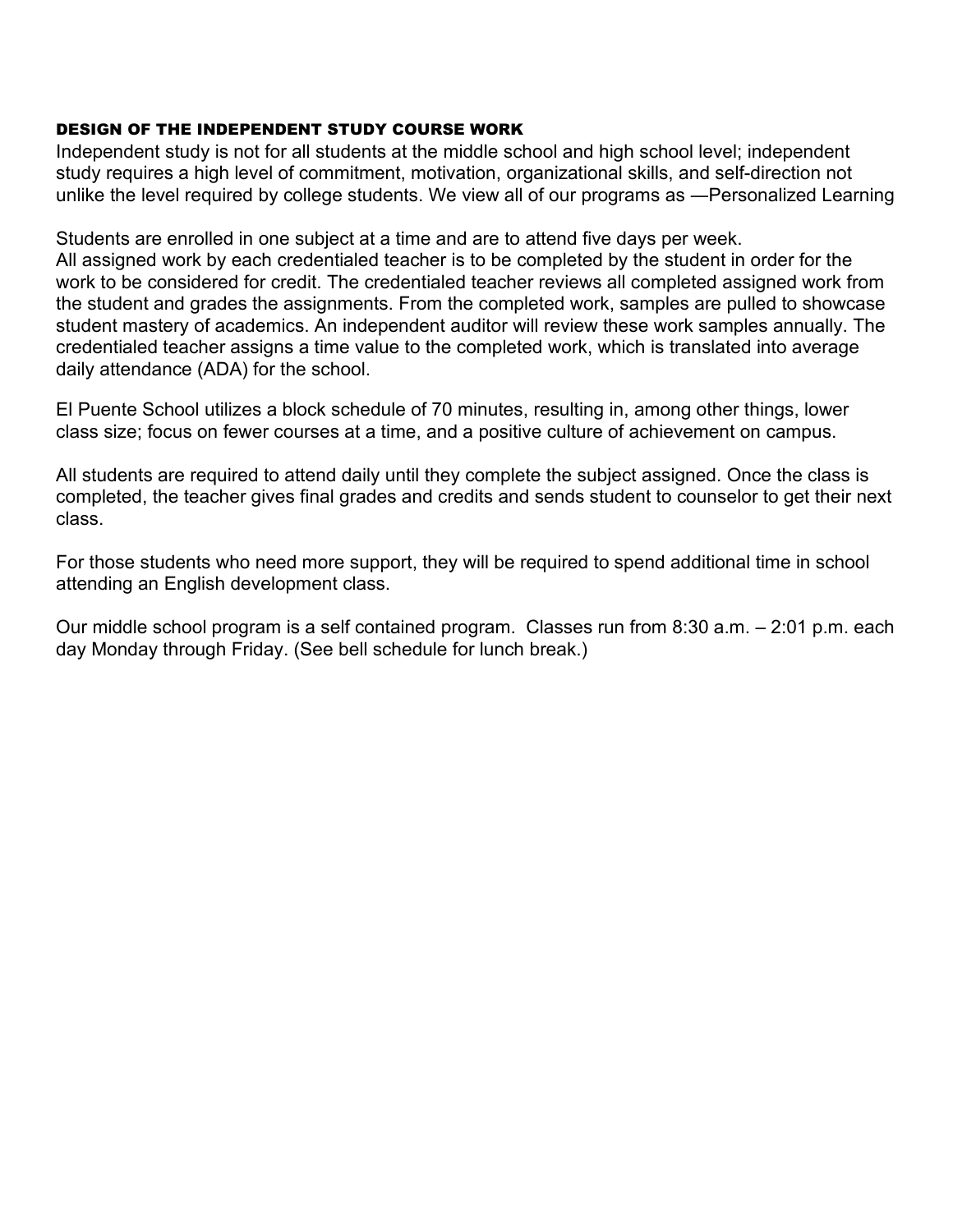# COURSES OF STUDY

The Salinas Union High School District requires 220 credits for graduation from El Puente High School. We offer a full course of study to complete requirements.

The following are the required courses for graduation:

|                      | 40 credits |
|----------------------|------------|
|                      | 30 credits |
|                      | 10 credits |
| Physical Science     | 10 credits |
| World History        | 10 credits |
|                      | 10 credits |
|                      | 5 credits  |
|                      | 5 credits  |
| Vocational Education | 10 credits |
| Foreign Language     | 20 credits |
|                      | 10 credits |
|                      | 10 credits |
|                      | 30 credits |
| Physical Education   | 20 credits |

You are also required to:

- $\checkmark$  Complete 60 hours of Community Service.
- $\checkmark$  Have a minimum GPA of 2.0

Students who complete all graduation requirements before the school year is over can withdraw from school ea

They are dropped and return at the end of the year to participate in the graduation ceremony.

\*Not only do we offer electives on site, but a number of electives are offered through ROP

We encourage El Puente School students to enroll in ROP courses to learn valuable job skills and to earn additional credits toward graduation. You may take training in a number of professions: Advanced Culinary Arts, Auto Service, Cosmetology, Dental Careers, Engine Maintenance Repair, Floristry, Health Occupations, Industrial Welding, Introduction Law Enforcement, Media TV Productions, Medical/Dental Receptionist, Mill Cabinet, Office Careers Spanish, Physical Therapy, Restaurant Co-op, Retail Sales and Marketing, Theatre Technology Transportation is provided. Make an appointment with the R.O.P. counselor for details.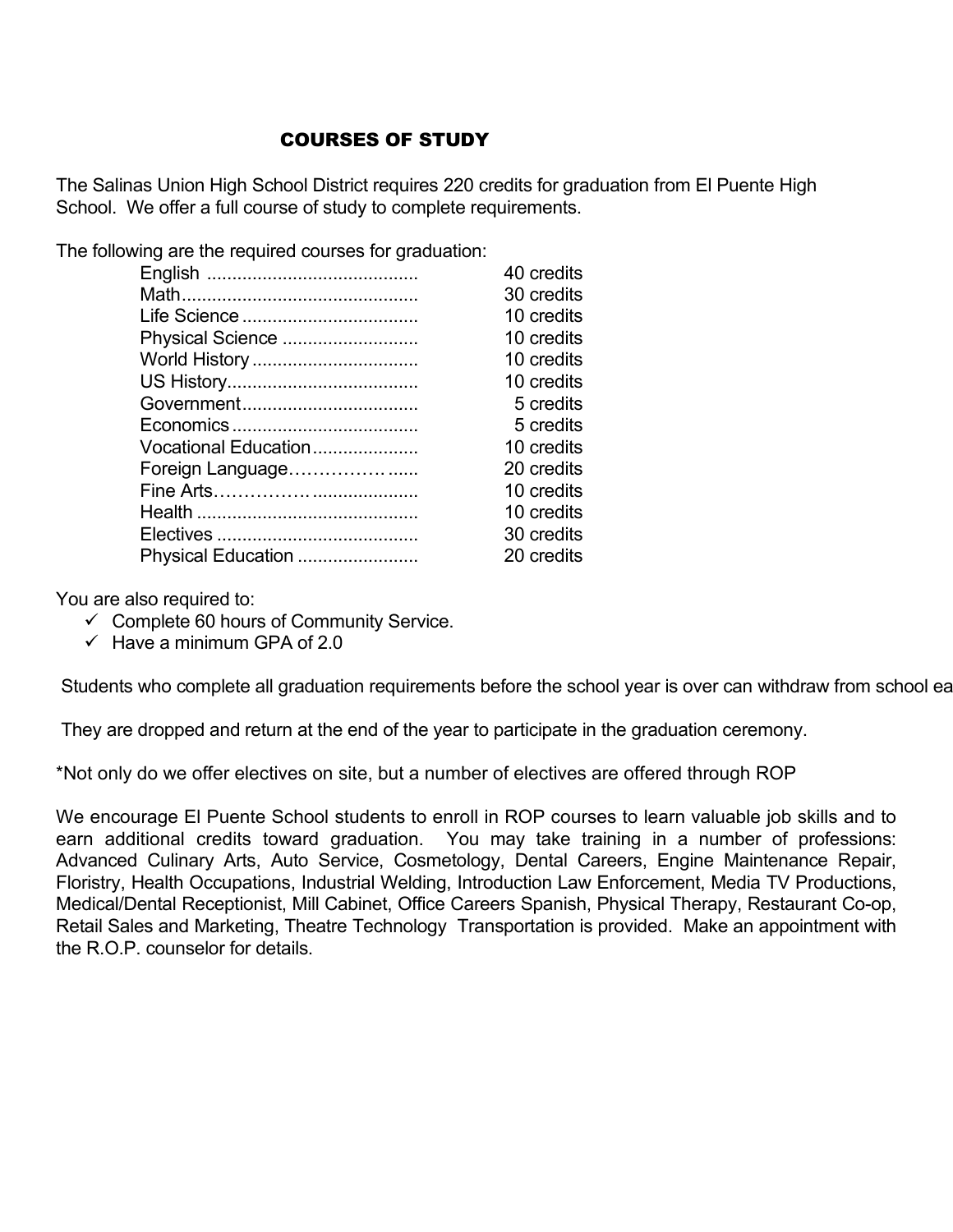#### **CLASSES AVAILABLE AT EL PUENTE SCHOOL (8t h- 12th grade)**

#### **ENGLISH**

MS Engish 7 MS English 8 English 1-2 English 3-4 English 5-6 English 7-8 English Language Dev.

#### **MATH**

Pre-Algebra Algebra Readiness Algebra Standards 1 & 2 Algebra 1-2 Geometry Connections **Geometry** Advanced Algebra Consumer Math Business Math

#### **SOCIAL STUDIES**

MS Social Studies 7 MS Social Studies 8 World History & Geography U. S. History American Government **Economics** 

#### **SCIENCE**

Biology 1-2 Earth Science Life Science NGSS 1 NGSS 2 **Health Physics** 

 **\*Also see ROP class** 

## **FOREIGN LANGUAGE**

Spanish Basic Skills Spanish 1 Spanish 2 Spanish 3

#### **FINE ARTS**

MS Art Art 1-2 Art 3-4 Dimensional Art 1-2

#### **MUSIC**

Music Appreciation 1-2 Guitar 1-2

#### **OTHER ELECTIVES \***

Child Development 1-2 Physical Education On-Line Learning Pre-Natal Care

#### **SPECIAL PROGRAM CLASSES**

C.T.E. R.O.P. Special Education Migrant Education – Cyber High Work Experience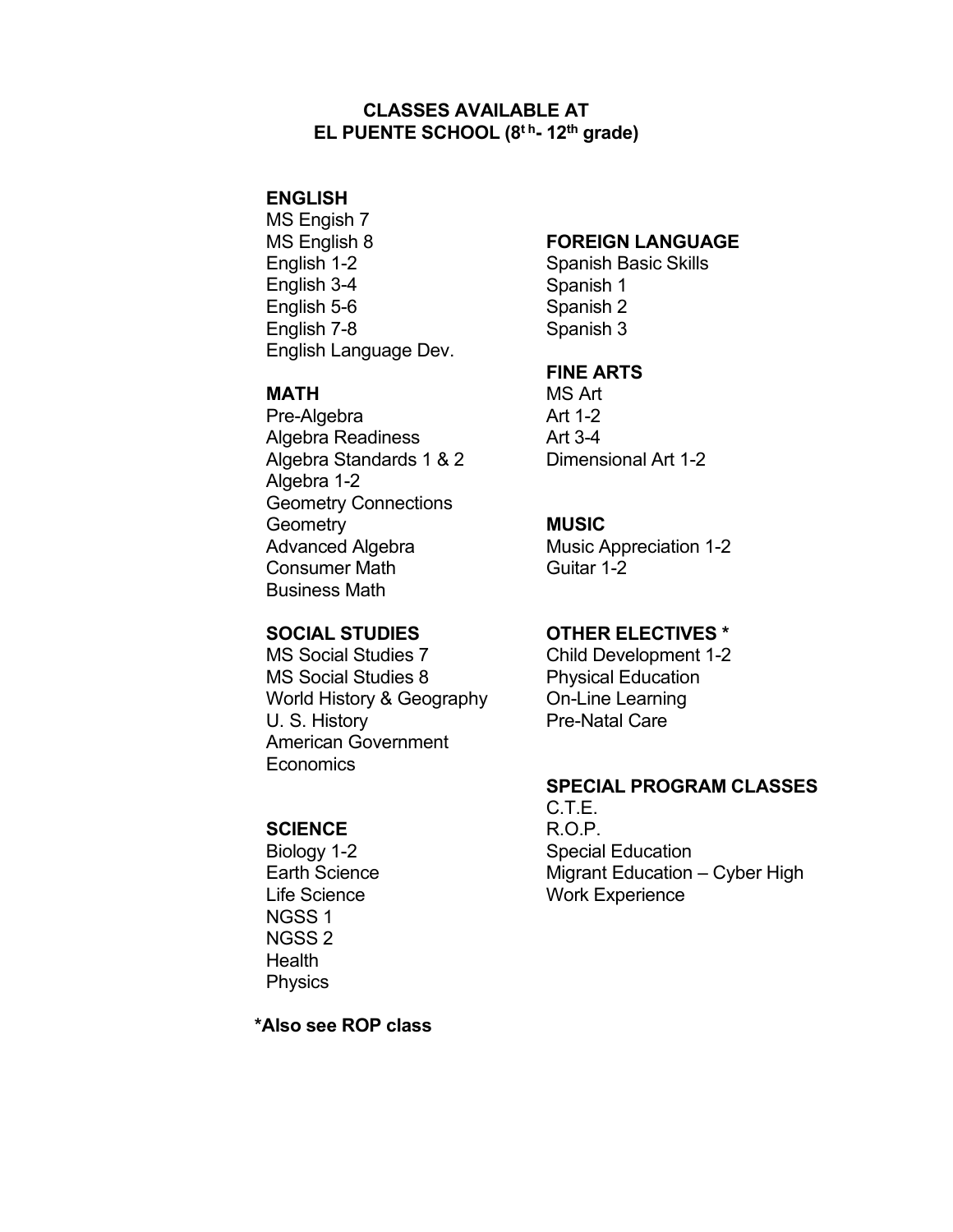#### ASSESSMENT

All students enrolled at El Puente School participate in all testing and assessments administered and/or created by El Puente School. If parents do not have their student participated in state testing, parents jeopardize the ability of El Puente School to operate as a public school of choice. We value testing opportunities for students and encourage each and every parent to have their student participate annually in the Smarter Balanced Assessments (SBAC).

All  $7<sup>th</sup>$  – 12<sup>th</sup> grade students take the SBAC test. This is an excellent opportunity for your student to participate in a standardized testing experience within an atmosphere of understanding and support. The SBAC test helps identify achievement trends in our school programs, identify each student's academic strengths and weaknesses, and (perhaps most importantly) it increases public confidence in alternative schools of choice. It is important to note that the state is not interested in your student's individual test scores, rather the schoolwide aggregated student test data. The SBAC testing program is only one of several tools used to evaluate your child's growth and development. The employees of El Puente School never evaluate your student based on one test alone. Practice tests and study materials are available to help your family feel comfortable with the process. Please discuss any questions or concerns that you may have with your student's mentor or counselor.

#### **GRADUATION**

El Puente School is a high school within the Salinas Union High School District. This means we issue diplomas the same as any of our other high schools. We have a full graduation ceremony that takes place on the last day of school. All students who complete graduation requirements before the school year ends withdraw early from El Puente School as graduates, but return for the graduation ceremony.

#### SCHOLARSHIPS & FINANCIAL AID

Each year, scholarships are available to graduating seniors who plan to continue their education. Scholarships range from one hundred dollars to several hundred dollars. Students can also apply for state and federal grants which range from several hundred dollars to several thousand dollars. Questions about college scholarships and financial aid should be directed to our counselor. Staff will assist students to identify scholarships and complete applications for scholarships and financial aid.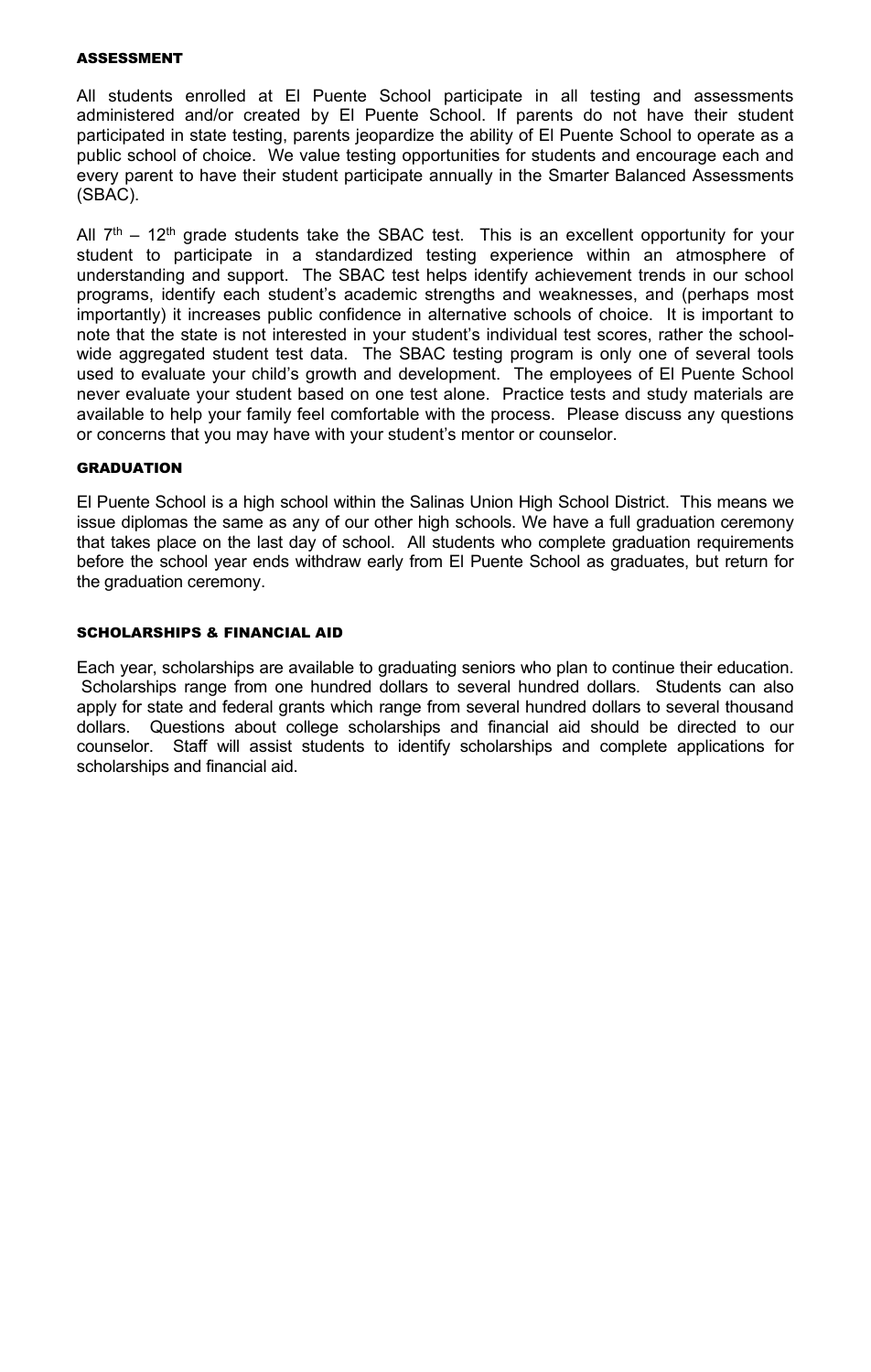# GENERAL RULES & GUIDELINES

In addition to their effort and attendance, good behavior and character are key for students to be successful. El Puente School expects our students to demonstrate good character. We expect El Puente School students to treat each other, and all adults, with consideration and thoughtfulness. The following are El Puente's rules, in addition to those you will find in your copy of the Salinas Union School District Student Behavior Manual. The rules we have are there for a good reason and will be enforced.

- Students must comply with the directions of all staff members.
- Students must meet academic goals. Every student must come to school prepared with the following materials on a daily basis: Pencil, paper, notebook, and textbooks.
- The parking lot is part of the campus and all school rules apply there. Vehicles may be searched. Students are not allowed to gather in the parking lot, or to sit in the cars, before school, during school or after school. The parking lot is provided by the District as a convenience. The District or school is not responsible for thefts, accidents, etc., which may occur in the parking lot.
- Students are to adhere to the dress code described in this handbook.
- Students are not allowed to use cell phones during class time, passing period, or in the main office. They may use them outside of class before school, during lunch or after school. If a student must use a phone, he/she may use a phone in the E-Wing common area.
- Students may only use the vending machines during break period, lunch, and before and after school. Students are not to stop at machines during class time.
- During class time, students are to have a pass to be outside the classroom.
- To enter another class during class time, students are to ask the permission of their teacher.
- Binders No pictures, artwork, etc, are to be displayed on the outside of student binders.

# GRADING

Teachers will award credits based on student achievement of an "A", "B", or "C" or "D" letter grade according to the grading board policy. Students have an opportunity to earn as many credits as they can every week.

Grades will be given once the student completes a course. Teachers will base their grades on quality and quantity of work according to the following scale:

- A 90-100% Excellent work is complete and accurate
- B 80-89% Above Average work is complete and mostly accurate<br>C 70-79% Average work is mostly complete and somewhat accur
- 70-79% Average work is mostly complete and somewhat accurate
- D 60-69% Below Average somewhat complete and somewhat accurate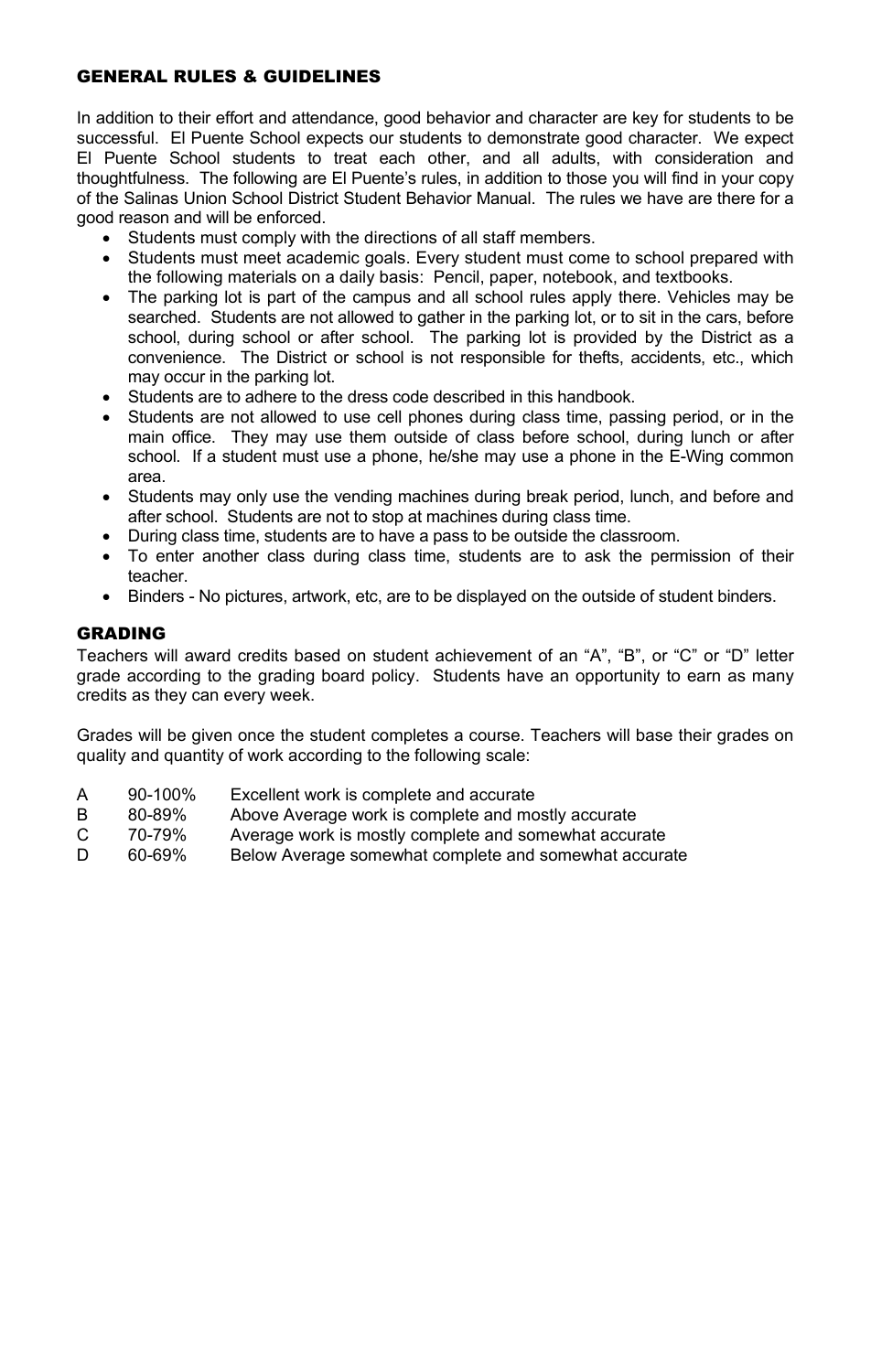# ATTENDANCE

We are very strict about our attendance policy because many of our students did not attend class regularly at their previous school. To be successful in school, daily attendance is a must. Be responsible and follow the procedures we require.

- 1. Parents must call the Attendance Clerk 796-6900 extension 1358 whenever a student will be out.
- 2. A note explaining an absence must be brought to the Attendance Clerk so the absence is NOT recorded as unexcused absence (truant). A planned absence, such as a court appearance, doctor, or WIC appointment, will require a note and a copy of your appointment slip from your doctor, the court, probation officer or agency representative.
- 3. If the student is absent due to illness or child care issues, please bring a note signed by your parent. If the absence is due to a medical or other type of appointment for your child, you are to bring verification of the appointment.
- 4. We generally make a phone call to the home on any day a student is not in his or her assigned classes if we have not heard from the parent.
- 5. A doctor's note is required for long-term absences.
- 6. Students will be expected to make up absences by attending additional 70 minute blocks with the teacher's authorization. A salmon colored notice will be completed and turned into attendance with the teacher's signature.
- 7. The unexcused (truant) absence will result in a letter to the District Attorney to refer the student as truant.

# BEING ON TIME

Students are expected to be on time to school and to each class.

#### STUDENT ARRIVAL

As soon as students arrive on campus, they are to report to the E-Wing until school starts. If a student is to wait until class starts, they are to work on any assignment in the E-Wing.

#### STUDENT DEPARTURE

Students will leave campus following their last appointment or workshop. Exceptions will be made for - 12 -students attending a campus activity or with permission of staff. Students should not be wandering on campus at any given time.

#### STUDENT ID'S

Students will be given a picture ID once enrolled at the school. The ID card must be carried at all times while on school grounds. ID is required to check out textbooks and to ride the school bus.

#### EARLY PICK-UP

If a student is to be picked up early for any reason, the parent must sign out the student in the school office. Students who drive or walk must have a parent contact the front office prior to early dismissal. The student must sign out in the front office.

#### CLOSED CAMPUS

Once students arrive at school, students are not to leave the school, unless they are signed out by a parent in the office. Once a student leaves campus, he/she may not return until the next school day except with prior permission from El Puente School staff.

#### VISITORS

If a student wished to have a guest during the school day, written permission from the administrator must be given 24 hours in advance and a visitor's name badge must be in possession of the guest at all times. It is required that any person wanting permission to come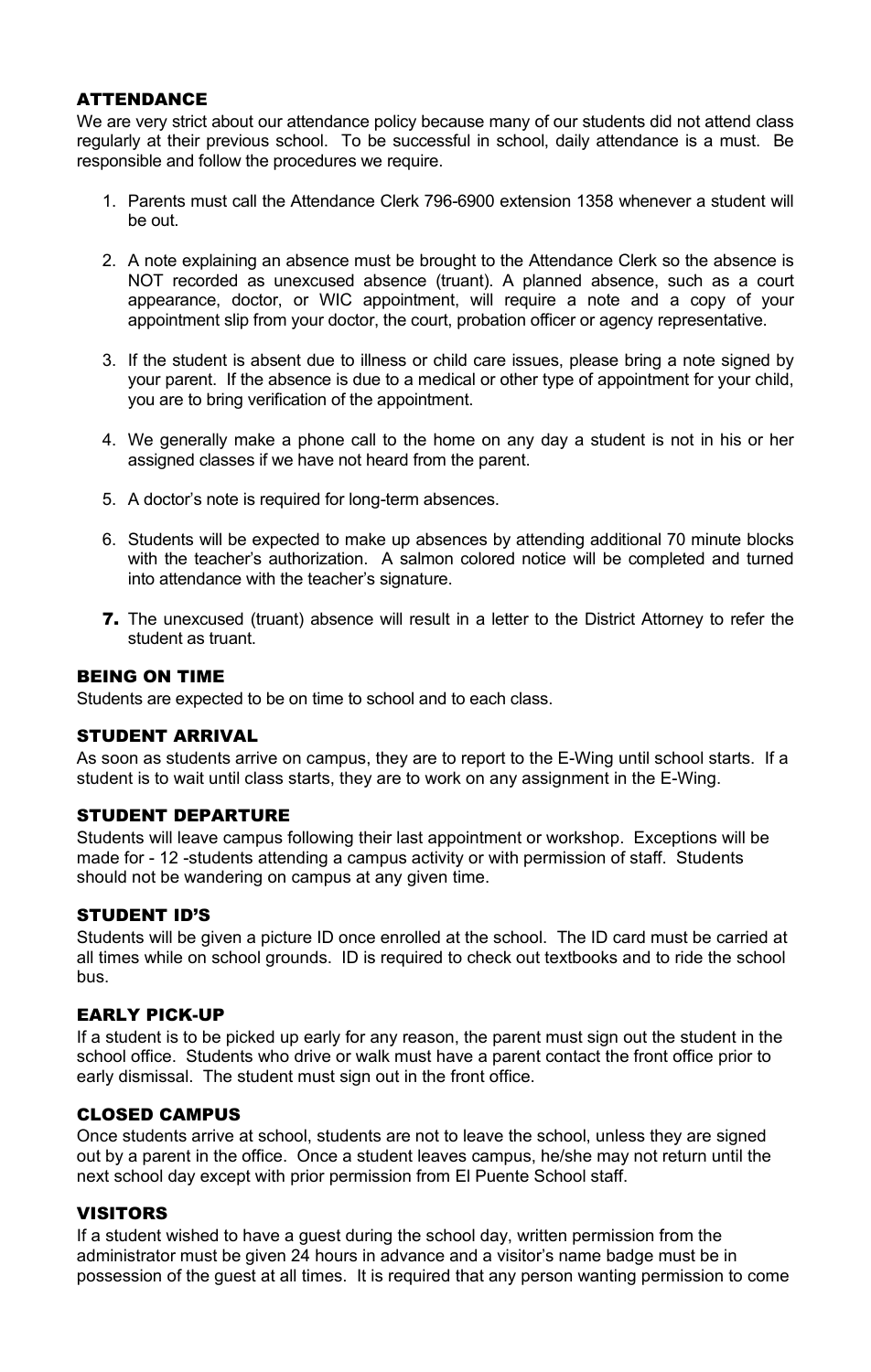on to the E-Wing must check in at the office. They may sign in and put on a visitor's name badge. This is a precaution for the safety of our campus.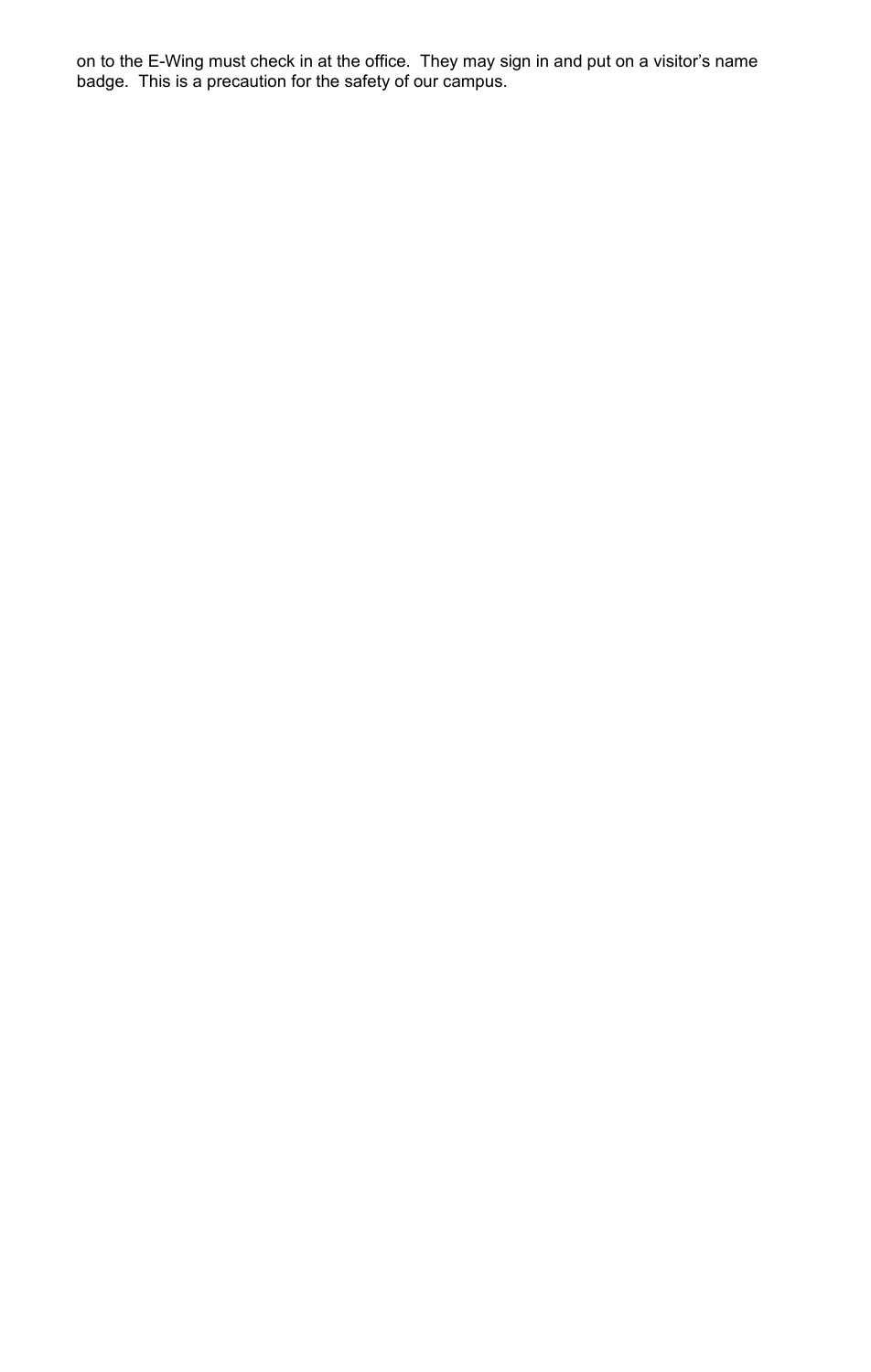# EL PUENTE SCHOOL DRESS CODE

To provide an environment that is safe, non-disruptive and promotes learning, El Puente School students are to abide by the following dress code, based on the District policy.

Clothing, jewelry, and personal items shall be free of writing, pictures, or any other insignia which is vulgar, lewd, obscene, profane, or sexually suggestive or which promotes the use of alcohol, drugs, tobacco, or other illegal activity.

Clothes shall be sufficient to conceal undergarments. See-through tops and bare abdomens are prohibited.

Clothing and hats/caps determined to be gang-related or inappropriate are prohibited.

## STUDENT INVOLVEMENT

Student involvement in extracurricular activities promotes school success. Students are encouraged to participate in many of the activities that occur on campus, such as: helping with "Back to School Night", open house and graduation.

# ATHLETICS

Students who are competing at a regional, state or national level, El Puente School is working on a policy that will allow athletes to participate with their home school team if in compliance with CIF rules of participation. See the school counselor for guidance if you were or are participating with your prior school's team and would like to continue participating with the team.

# BREAKFAST & LUNCH

All students will be served breakfast and lunch at no charge at El Puente School.

# FIELD TRIPS

Field trips provide students with an alternative learning experience, an extension to learning in the classroom, and an incentive to achieve.

- 1. Students will complete all necessary forms prior to departure and must meet eligibility requirements.
- 2. During the trip, students will follow directions and cooperate with staff and other students.
- 3. All school and district rules will be in effect.
- 4. Vehicle safety rules must be observed.
- 5. All students will travel and return by the transportation provided by the school.

#### LOST BOOKS & DEBTS

Books are expensive and valuable. If you lose it, you must pay for it. If you have any books from your previous school, you are to return them to that school or turn them in at El Puente. If you owe any debts at any school you must clear your debts. You can pay your debts at El Puente. Students who have not cleared debts or returned books may not participate in the graduation ceremony.

#### SUBSTANCE ABUSE

El Puente's Drug Resource Specialist is here to help students develop the skills needed to keep them from letting drugs or alcohol interfere in their lives. Students are encouraged to participate in group sessions voluntarily. Students, who break school rules, regarding drugs or alcohol, may be assigned to participate in a counseling program.

#### RESTROOMS

El Puente School provides restrooms that are clean and intended for student use. Students going to the restroom during class time must have a pass from their teacher.

#### STUDENT CLUBS

Throughout the school year, students will have the opportunity to join various clubs that may meet on campus. All clubs are organized and supervised by school faculty/staff or parent volunteers. See front office staff for a current schedule of meetings.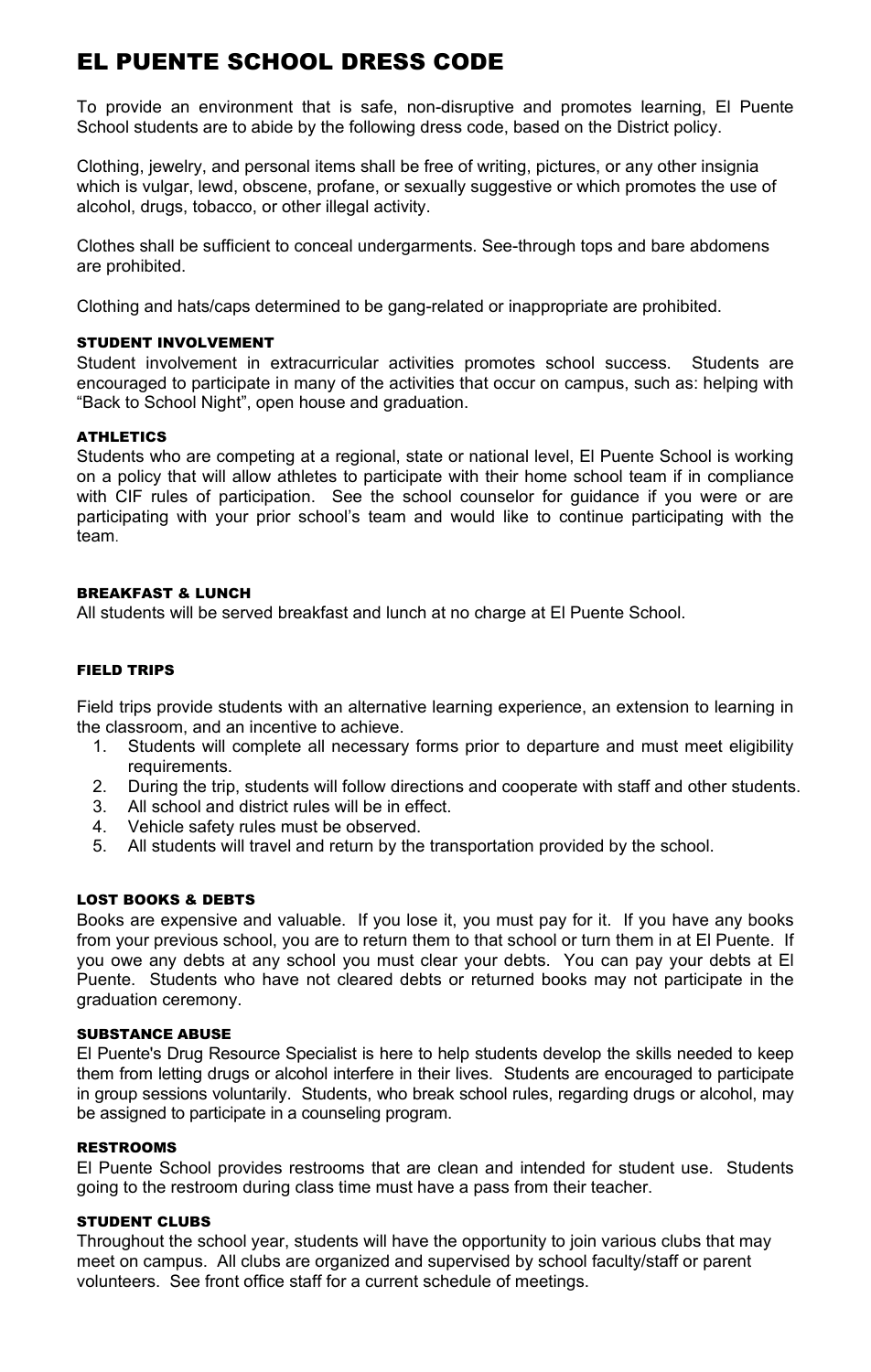#### WORK EXPERIENCE & WORK PERMITS

If you have a job, you may sign up for Work Experience. You can earn up to 20 credits per year for working. California law requires that all persons under 18 years of age who are employed must have a work permit. Come to the office for more information or check with your advisor. Work permit applications are available in the main office. Students must have good attendance and be progressing toward graduation to obtain a work permit. A permit will be revoked if a student is not meeting these requirements.

#### EDUCATIONAL OPTIONS

The Salinas Union High School District has other educational options for students offered through the Salinas Education Center. The Salinas Education Center is comprised of the Salinas Adult School, El Puente School, and Out of School Youth, Parent Education, Pupil Personnel Services and the SPED transitions program. Graduation Plus is an online after school program available to you.

#### MOUNT TORO HIGH SCHOOL (CONTINUATION SCHOOL)

Mount Toro High School is a high school diploma program. Your students attend for five hours daily. Students earn a regular high school diploma and graduate from Mount Toro High School. Upon earning the required credits to be on track for graduation students may petition to return to their original school. To graduate from their original school they must enroll at the start of the second semester and have the minimum number of credits required at the comprehensive high school to be considered on track.

#### HiSET PREPARATION (BEL or BSL/ROP)

Some students choose to obtain a High School Equivalency or HiSET, also known as an affordable alternative to the GED a General Education Diploma. The HiSET exam demonstrates that a test taker has attained the academic knowledge and proficiency equivalent to those of a high school graduate. Information from the exam helps identify the areas where test takers are career and college ready, as well as areas where they may need additional preparation. Test takers are tested in five core areas: Language Arts – Reading, Language Arts – Writing, Mathematics, Science, and Social Studies. Test content is aligned with current practice in all states and jurisdiction. Test takers can use existing prep courses and materials to prepare for the HiSET exam. Test takers are given scores in all core areas, as well as a total score. Passing the tests confirms that you have high school level academic skills and are able to pass the tests that are given to high school diploma graduates in California. If you pass all tests with the required scores, you will be issued a certificate, the High School Equivalency Test certificate, by the State of California. Please log onto [www.ets.org](http://www.ets.org/) for additional information.

To enroll in any El Puente HiSET program students must be 17 years and 10 months old to enroll. To enroll in Salinas Adult School HiSET program, students must be at least 18 years old. You must have an official government identification card with your picture on it: California Driver's License, California I.D., military I.D. or Matricula Consular. Testing is done at the Salinas Education Center, E-Wing classroom.

It is expected that students will attend daily and study diligently. Students should take no more than twenty days to take and pass each test. Students, who pass all HiSET tests before the school year is over, can withdraw from school early. They are dropped and return at the end of the year to participate in the graduation ceremony.

#### GRADUATION PLUS

The Graduation Plus Program is available to students enrolled full time in high school. This program is scheduled after school and provides on-line make-up courses for high school credits in an individualized, competency-based curriculum. Students must have first failed the course in order to be eligible for Graduation Plus. Priority is given to seniors and juniors. The program is offered and coordinated by the Salinas Education Center (796-6900). Classes are located at each of the high schools and the Salinas Education Center.

#### MIGRANT EDUCATION – CYBER HIGH PROGRAM

Cyber High is a computerized program that offers online courses for credit recovery for high school migrant students. In Cyber High, students will develop core academic skills needed to pass Cyber High assessments in order to earn credits in areas of where credit accrual is needed.

#### MISSION TRAILS REGIONAL OCCUPATIONAL PROGRAM